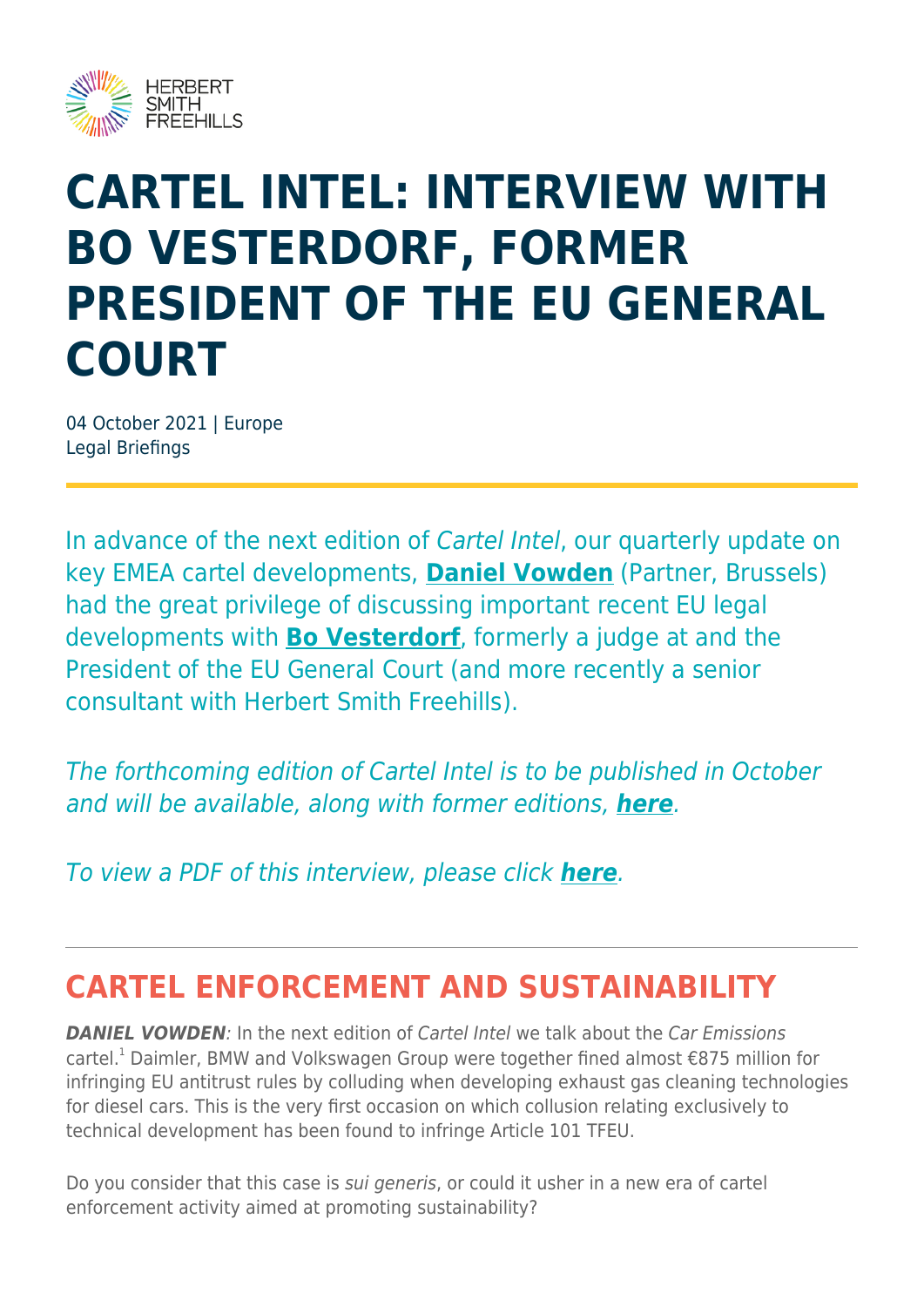*BO VESTERDORF:* **I don't think this is a** *sui generis* **case and nor do I really think that it is going to usher a new era of cartel enforcement. I do, however, believe that whenever the Commission becomes aware, one way or another, of a possible infringement as regards more technical aspects of certain products, like technical details of trucks or more central, competition-sensitive equipment parts of automobiles or certain internal functionality features of high-tech products, it is not going to hesitate to investigate and pursue the case. The** *Trucks* **cartel decision<sup>2</sup> is a good example of that. I do, however, doubt whether going after this kind of cartel case will be given priority over other types of cartel infringements.**

Do you think, to date, the European Commission has been reluctant to use Article 101 TFEU in relation to collusion exclusively around technical developments? The "classic" cartel relates to price fixing or market sharing; restrictions of technical development are a bit more esoteric. More generally, do you believe that the Commission can target cartel enforcement activities to support a particular policy initiative – like the Green Deal - or is enforcement action opportunistic in nature?

**Has the Commission been reluctant to use Article 101 in that regard? I am not sure they have been reluctant. It is probably more the result of not having its attention drawn (via complaints or other intelligence) specifically to this kind of cartel activity over the years. On the other hand, I don't see anything to prevent the Commission from targeting enforcement activity to support a particular policy initiative, i.e., a political wish to avoid giant companies from obtaining worldwide or EU-wide dominance in key areas of, for example, communication. Other than that, enforcement is largely opportunistic in nature (in other words, driven by leniency applications, complaints or other intelligence that is received).**

Discriminating between legitimate cooperation and illegal collusion in relation to technical development is not necessarily a simple exercise. Indeed, the Commission acknowledged the novelty of the infringing conduct in the Car Emissions cartel when setting fines, applying a 20% blanket fine reduction. In your opinion, is there a risk that the very substantial fines imposed in the Car Emissions cartel could prove counter-productive and deter collaborative projects capable of delivering innovations and yielding important consumer welfare benefits?

**It is correct, as the Commission acknowledged in the** *Car Emissions* **cartel, that it may in many cases become quite difficult to distinguish between generally valuable (for society) technical cooperation in finding the best possible solutions to technical problems and cooperation which is not indispensable in that regard and which is therefore perhaps driven by a desire to avoid competition which might benefit consumers by lowering prices. Aggressive enforcement imposing substantial fines may in some cases very well be the answer, but the Commission should be careful not to deter economically well-founded technical cooperation between competitors if that means the loss of important consumer welfare benefits. It can become a delicate balancing of pros and cons.**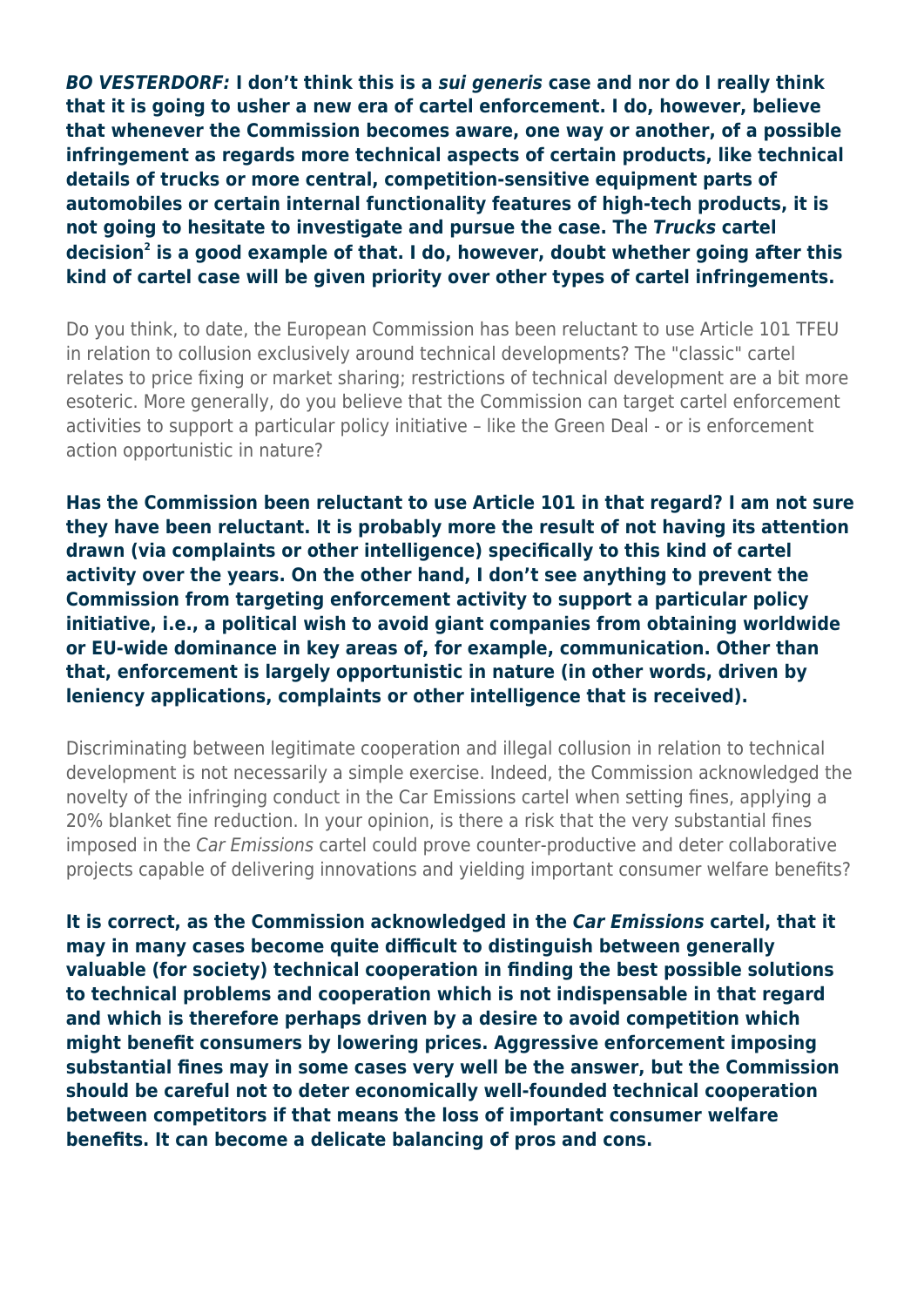A striking feature of the Car Emissions cartel is the Commission's characterisation of competition law as a complement to its sustainability objectives in relevant press statements. However, curbing current behaviours and securing sustainability targets may in many industries require collective rather than unilateral action, and therefore collaboration among competitors. Competition law may prevent or, at a minimum, discourage this kind of concerted action. As a general matter, do you think that there is, or should be, scope for competition law to take into account sustainability considerations and related societal benefits?

**As a general matter, I am not in favour of a competition policy which becomes primarily driven by considerations of, for example, sustainability and other related societal benefits. Competition policy is meant to enhance sound competition between competitors to the general advantage of consumers and thus society. It would thus, in my opinion, be a kind of abuse of its powers for the Commission to use Articles 101 and 102 TFEU to combat tax fraud or to force companies to use another kinds of energy in their production to help combat climate change. EU institutions have other legal means to pursue such objectives.**

### **RIGHTS OF PARTIES IN CARTEL SETTLEMENT CASES**

In the last edition of Cartel Intel we reported on the judgment by the EU Court of Justice ("CJEU") in Pometon.<sup>3</sup> This is a landmark decision in which the CJEU for the first time provided guidance on 'hybrid settlement' procedures (i.e., cases in which the settlement procedure and settlement decision do not cover all the parties prosecuted for a cartel). In this specific case, four companies agreed to settle with the Commission while a fifth, Pometon, withdrew from the settlement procedure. Reference was made to Pometon in the 2014 infringement decision adopted against the settling parties.Pometon was fined separately in 2016. Among various grounds of appeal, Pometon claimed that reference to its conduct in the 2014 decision breached the principles of equal treatment, impartiality and presumption of innocence. In its judgment this year the CJEU rejected these grounds of appeal. It found that reference could be made in a settlement decision to the conduct of a non-settling party to the extent necessary to establish the liability of the settling parties.

Do you think that the CJEU has adequately balanced the different rights and interests at issue in a hybrid settlement procedure? When considering the rights of non-settling parties I am strongly reminded of the EU General Court judgment in ICAP,<sup>4</sup> where it was held that "the requirements relating to compliance with the principle of presumption of innocence cannot be distorted by considerations linked to the safeguarding of the objectives of rapidity and efficiency of the settlement procedure, no matter how laudable those objectives may be" (paragraph 266). Do you believe that the judgments in Pometon and ICAP are consistent?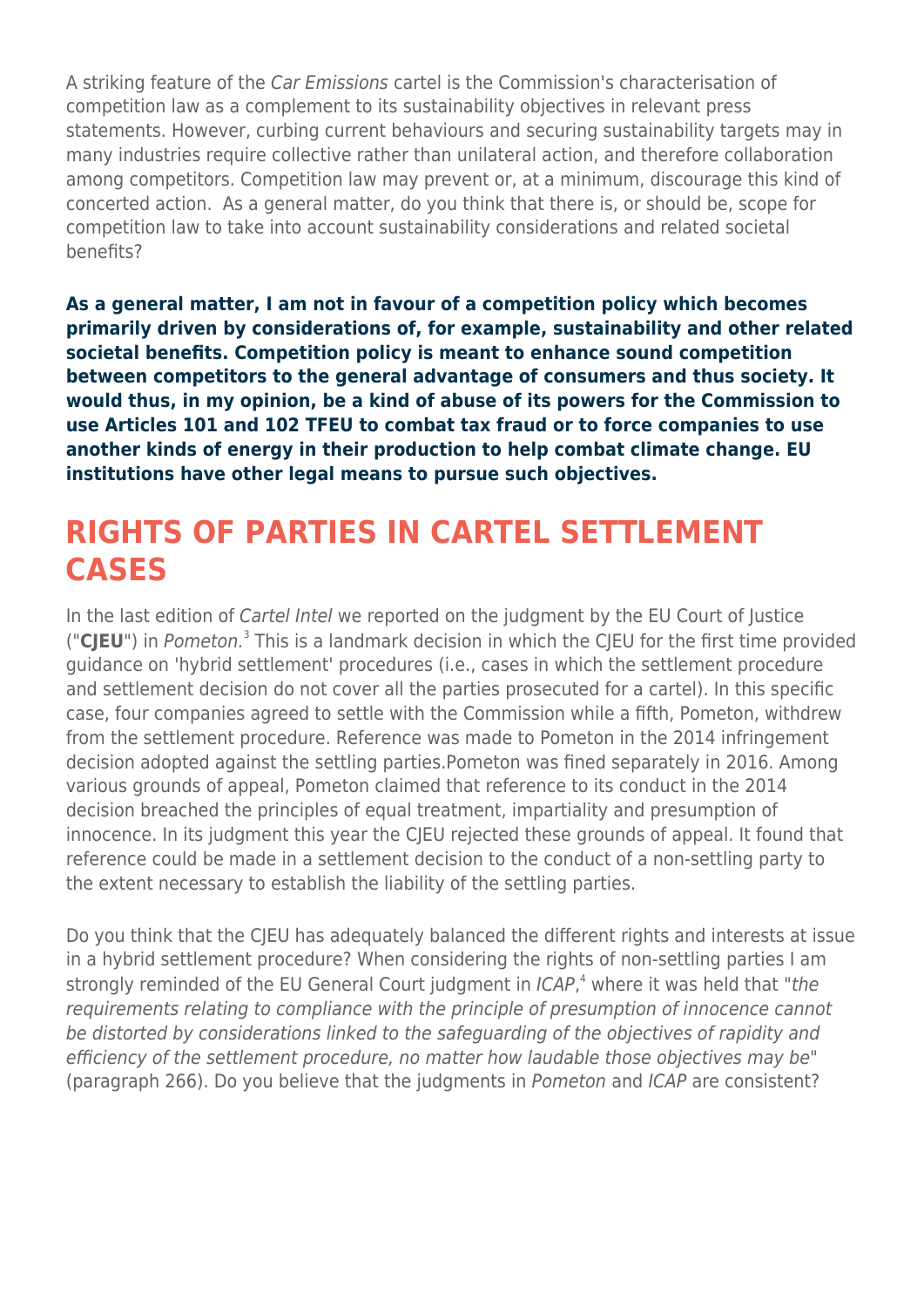**The** *Pometon* **and** *ICAP* **judgments might at first glance seem slightly at variance with each other. On the one hand, the CJEU found that it is not incompatible with the rights of a non- settling party if reference to it is made in a Commission settlement decision concerning settling parties. And on the other hand, the General Court found that otherwise legitimate objectives of rapidity and efficiency in a settlement procedure must not undermine the principle of innocence of a nonsettling party.** 

**I admit that it needs some reflection to avoid the impression on lack of consistency. However, what the CJEU is simply saying is that it is a non-disputable fact that the Commission had launched an investigation which implicated the nonsettling party as well as the settling parties and that it was entitled to mention this in the decision. By referring to that fact but at the same time expressly mentioning in the settlement decision that this was not addressed to Pometon and that Pometon's case was being examined and to be decided in a separate procedure, the Commission had not violated the presumption of innocence.** 

**When one reads the** *Pometon* **judgment it becomes clear that both the General Court and the CJEU in its appeal judgment had very carefully examined whether anything in the settlement decision could be found to violate the principle of innocence. The General Court statement in** *ICAP* **on the contrary appears more to be a general statement of principle, underlining the importance of the principle of innocence which should not be violated because of a wish to obtain a rapid and efficient settlement decision.**

Those clarifications are helpful. Nonetheless, in practice do you think it really remains viable for a party to refuse to settle with the European Commission when other companies do enter into settlement agreements? Also, and as reported in the next edition of Cartel Intel, the UK has proposed eliminating the ability of companies to appeal cases where they have reached a settlement decision. Do you think that the Commission might try to introduce similar limitations for settling parties?

**A party to a cartel where the other participants choose to settle may very well still have considerable interest in refusing to settle. That party might well consider that the Commission's finding of what constitutes illegal collusion is wrong, even if other parties choose to settle just to receive a reduction of the fine and avoid long and costly legal proceedings before the courts. The non-settling party may also choose to go to court to reduce the fine envisaged by the Commission if it considers that it stands a good chance of obtaining a far larger reduction than the usual 10% offered by the Commission to settling parties.** 

**In this connection it should not be forgotten that the settling parties are not prohibited from attacking the fine imposed by the settlement decision before the courts, even if I think that it is not going to happen often. Could this be forbidden by law in order to avoid that risk? I don't see how this could be done under existing EU law without changing the Treaty.**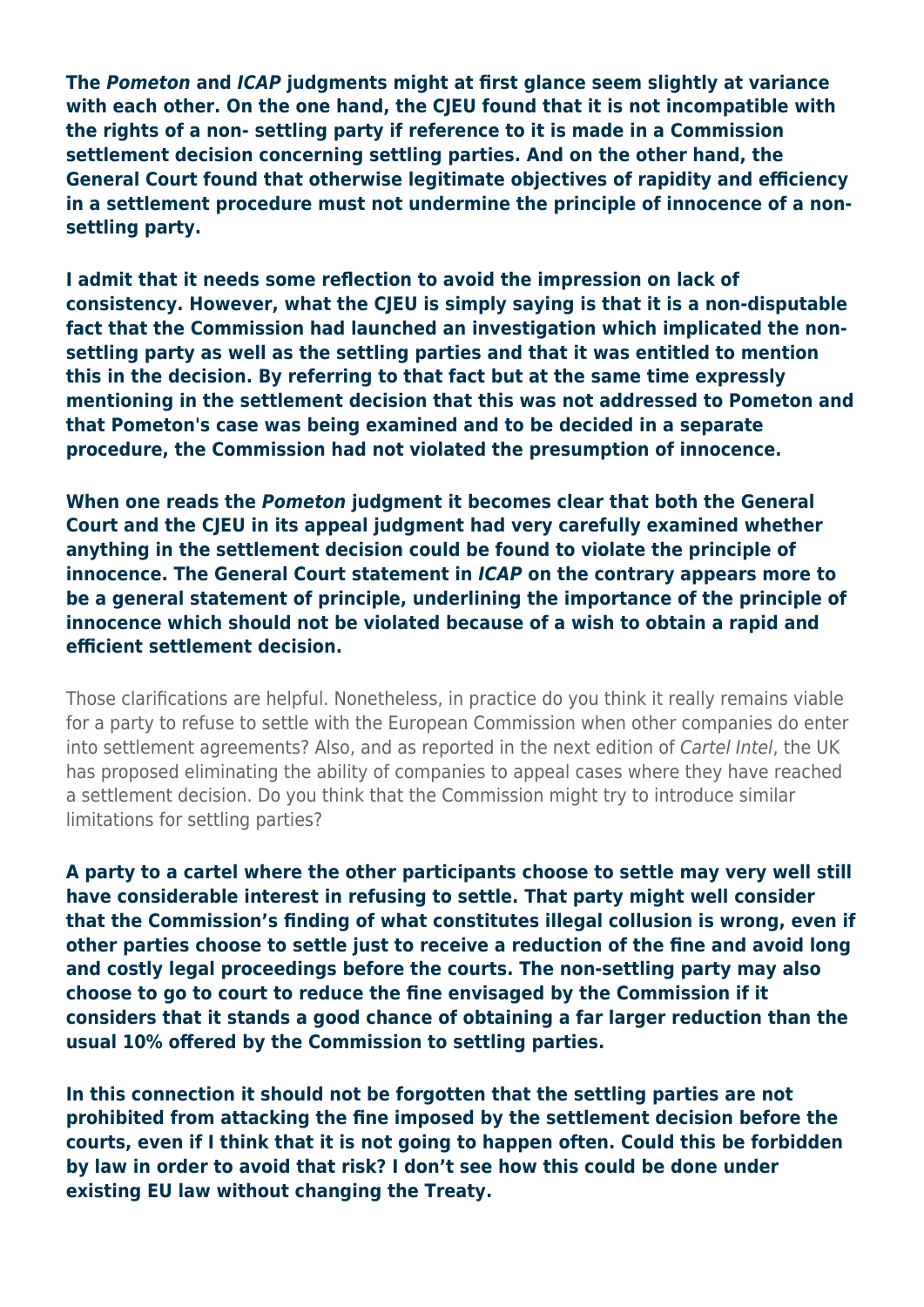One final question. The settlement procedure has proven a striking success for the European Commission, with many parties choosing to settle. From the Commission's perspective, this conserves valuable resources and delivers administrative efficiencies. However, do you have any concern that the success of the settlement procedure also means that fewer cases are being scrutinised by the EU Courts? Do you think that there is a risk that the settlement procedure has weakened judicial oversight of the European Commission's decision-making?

**The settlement procedure has indeed proven to be a striking success for the Commission, as evidenced by the large and increasing number of settlements concluded since its introduction in 2008. It is a positive thing seen from a strictly practical point of view, in that it is efficient and saves administrative resources just as it reduces the number of complicated and resource-demanding cases being brought before the CJEU and the General Court.**

**On the other hand, this in turn means that a potentially important number of legal questions and uncertainties are not being brought precisely before the two courts, thus leaving such questions to be resolved only by the Commission and not finally before a court. This is worrying and risks creating judicial uncertainty to the detriment of companies and consumers. Judicial oversight of the Commission's decision-making over the last decades has contributed largely to legal certainty and to important developments in competition law. It would be an undesirable consequence of the settlement regime if this, to some extent, were to be impeded.** 

Updates and expert analysis on cartel and other key antitrust developments are available at **[HSF Competition Notes](https://hsfnotes.com/crt/)**. The next edition of Cartel Intel will be available in October.

- 1. [Case AT.40178 Car Emissions](https://ec.europa.eu/competition/elojade/isef/case_details.cfm?proc_code=1_40178).
- 2. [Case AT.39824 Trucks](https://ec.europa.eu/competition/elojade/isef/case_details.cfm?proc_code=1_39824) (2017).
- 3. Case [C-440/19,](https://curia.europa.eu/juris/document/document.jsf;jsessionid=65BE1AB147890AE5B0658AEDEF59C66E?text=&docid=239001&pageIndex=0&doclang=EN&mode=lst&dir=&occ=first&part=1&cid=5245582) judgment of 18 March 2021.
- 4. Case [T-180/15](https://eur-lex.europa.eu/legal-content/en/TXT/?uri=CELEX:62015TJ0180) , judgment of 10 November 2017.